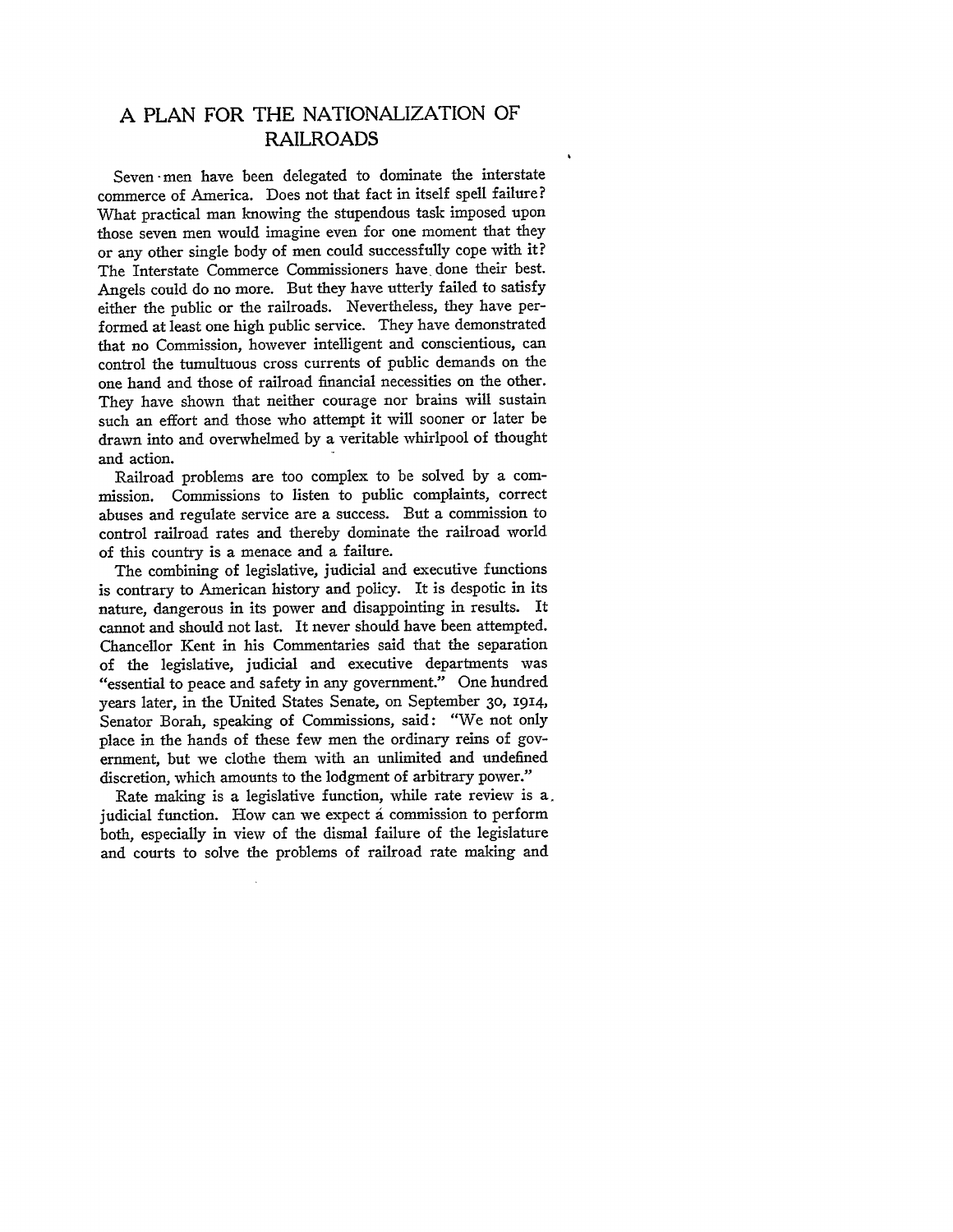railroad finance? Railroad Commission rule is based on the economic mistake of authorizing the *buyer to* fix *the price, with a court to prevent absolute bankruptcy of the seller.* It requires no foresight to see that that sort of thing cannot last. The public is already dissatisfied with the condition of the transportation business in this country under commission rule.

Not very long ago the modern Public Service Commission was characterized by a Federal Court as being "practically complainant, prosecutor, judge, jury and sheriff." What would the court say *now* when the legislative power of rate making has also been added to its duties? This leads to chaos in the way of unexpected and startling changes in decisions and policy. Witness the recent *volte-face* of the Interstate Commerce Commission in granting an increase in railroad rates.

The reason of this resort to Commission rate making is plain. The railroads, and more particularly the Wall Street financial magnates controlling them, were fast attaining ascendency over the country, its politics, its wealth, and the very government itself. Congress was impotent. The courts interdicted abuses, only to see them reappear in another form. Government ownership was seriously suggested as "the one best" remedy. Then came the hope of avoiding this issue by Commission rule and the country eagerly grasped at it. The net result is that we now know that the titanic conflict of interest between the railroads and the public cannot be settled by mediation and compromise. They have got to be *united* in some way.

We cannot go back to the old system of free railroading. Even railroad men admit that. It is dangerous, full of abuses, and altogether intolerable. Witness the New Haven episode. The country has had enough of that kind of railroad control.

Government ownership is still available, but the country is afraid of it. It is incompatible with our republican institutions. It would dominate the government itself, in politics, finance and policy. It would mean an office-holding oligarchy. Many years ago a famous Italian Investigating Commission said "Politics would corrupt the railways. And the railways would corrupt politics." Cannot the public and the railroads be united on some safer plan?

What are the elements of the problem?

*Competition:* President Ripley of the Atchison, Topeka & Santa **F6** Railroad Company, on October 24, **1914,** said: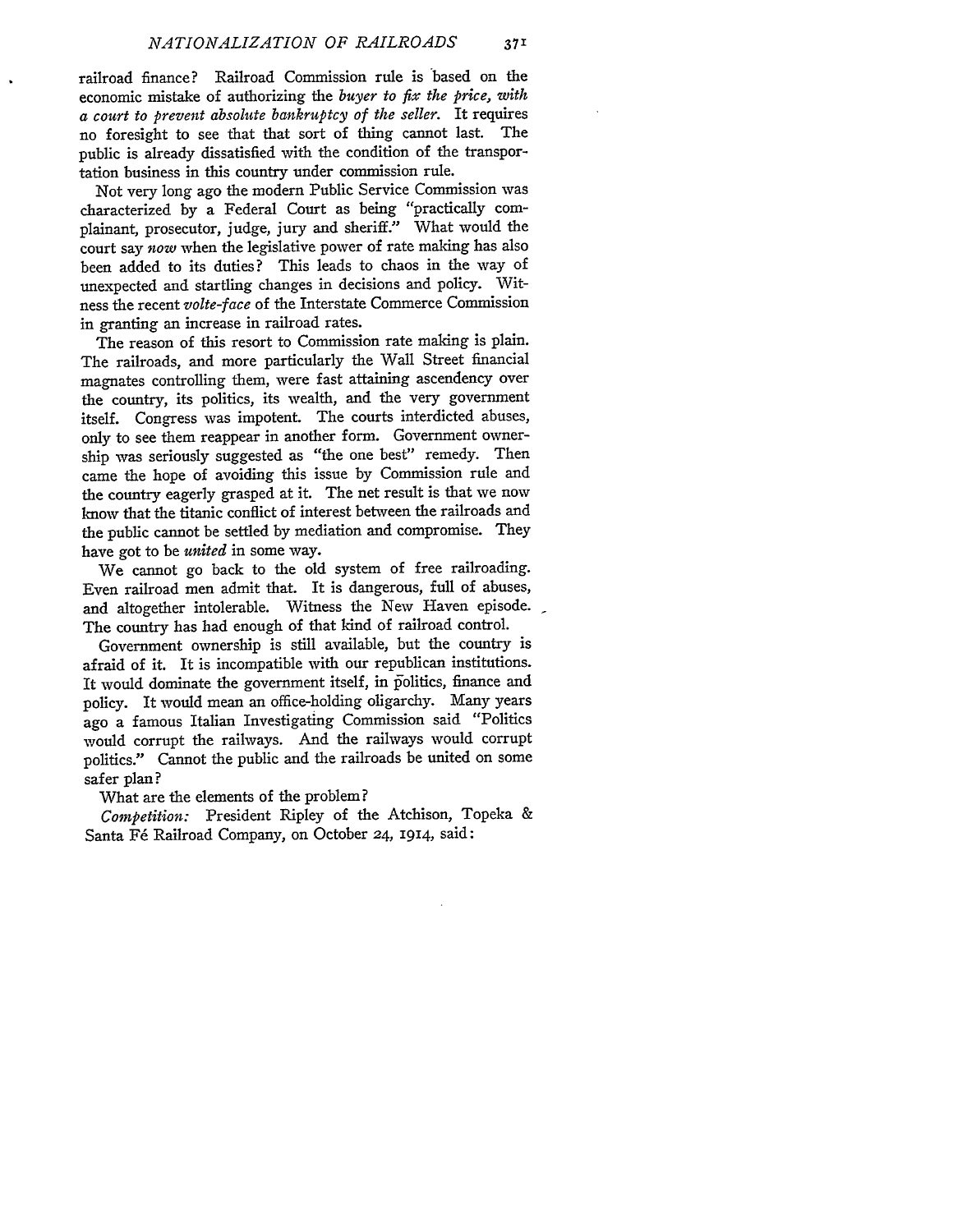"Every night five magnificent trains leave Chicago at practically the same hour for Kansas City. Each train carries every modern device for the comfort of passengers, and not one of them is loaded to its capacity. "Six trains leave Chicago for Omaha nightly and five

for St. Paul, and of all of them the same may be said.

"Probably one of these trains-certainly two of themwould amply care" for all the business and a great saving would result from discontinuing the other four. This is only one instance of what could be accomplished by  $co<sup>o</sup>$  peration, which, by the way, is forbidden by law.

"Every one knows that if all the roads reaching Kansas City were under one management the business could be done better and cheaper."

Can anyone justify such waste as that? Is it any wonder that railroad rates are raised on the one hand, while railroad finances are near the bankruptcy point on the other? Competition among our railroads is still the law, but it is breaking down in spite of the law. George Stephenson, the originator of the railroad locomotive, foresaw this inevitable trend in the railroad business seventy-five years ago. "Where combination is possible," he said "competition is impossible." For more than thirty years thereafter the British Parliament legislated against the consolidation of railroads. That legislation proved to be utterly futile. In 1872, a parliamentary committee made an elaborate and exhaustive investigation of the subject. In its report it said that consolidation "had not brought with it the evils that were anticipated, but that, in any event, long and varied experience had fully demonstrated the fact that, while Parliament might hinder and thwart it, it could not prevent it." That was forty years ago. To-day the railroads in England have been consolidated into a few great systems, which, after long obstruction, have been sanctioned by the government itself. Mr. Acworth, the leading railway economist in England, said, in 19o8:

> "Competition is an instrument that is at this moment breaking in our hands. . **.** . We must, I think, assume that competition, which has done good work for the public in its day, is practically ceasing to have any real operation in regulating English railroads."

In America, competition is breaking in our hands even faster than in England. Whenever the Government breaks up a combination, as it did in the Northern Securities case, the Southern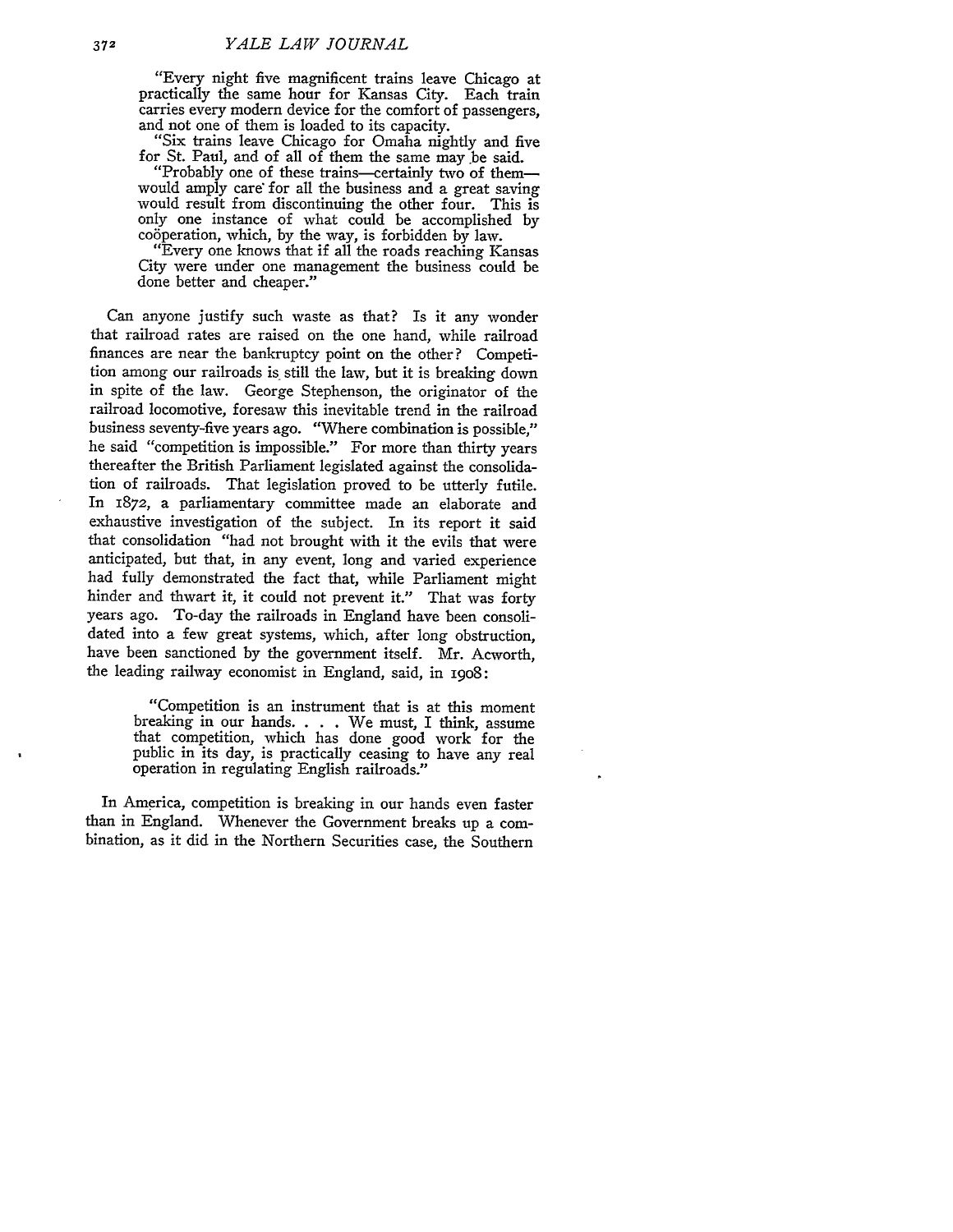Pacific case, and the New Haven case, the result is like the slash of a sword through water; the waters come together again in a new combination. Competition between railroads, such as that described by Mr. Ripley, would disappear with the consent of the American people, if the American people themselves really *controlled* the railroads. That is the essence of the plan proposed below.

*Railroad Financing:* It requires from \$500,ooo,ooo to *\$750,* ooo,ooo every year to pay for necessary railroad expenses, terminals, rolling stock and improvements. This vast sum has been raised hitherto by new issues of stock and bonds. But the public will no longer buy the stock and bonds. Investors are afraid. How is the money to be obtained? It is very evident that it can be obtained only by uniting the railroads *and* the public in some way. How can that be done? Certainly not by a temporary makeshift such as sudden increase of rates. That simply means more warfare.

*Profits:* No plan which excludes the public from future profits of the railroads will avail. An effective union of interests must be based on the solidarity of partnership in profits. That was the key that opened the "Regional Banks."

*Control:* In Washington, on December *26,* 1914, Professor Grey, the President of the American Economic Association, said: "The American public has thoroughly made up its mind to have efficient control, according to its own idea of *effective control,* or to have public ownership."

The late J. Pierpont Morgan was right when in testifying before the Pujo Committee he said "Without you have control, you cannot do anything." He made sure of that control by seeking and gaining the proxies of the many small stockholders and voting them in favor of his own nominees for corporate directors. In the Government's brief of the law in the Union Pacific case, the following appears:

> "It is a well known fact that one holding less than a majority of the stock of a large railway company, and having possession of the transfer books, can easily control the railroad, for the reason that such stock is widely scattered, the full amount is never voted and the officers are in position to procure proxies and thus vote stock enough to control at meetings."

Striking illustrations of this are found in the amount of stock which directors hold in the companies whose stockholders they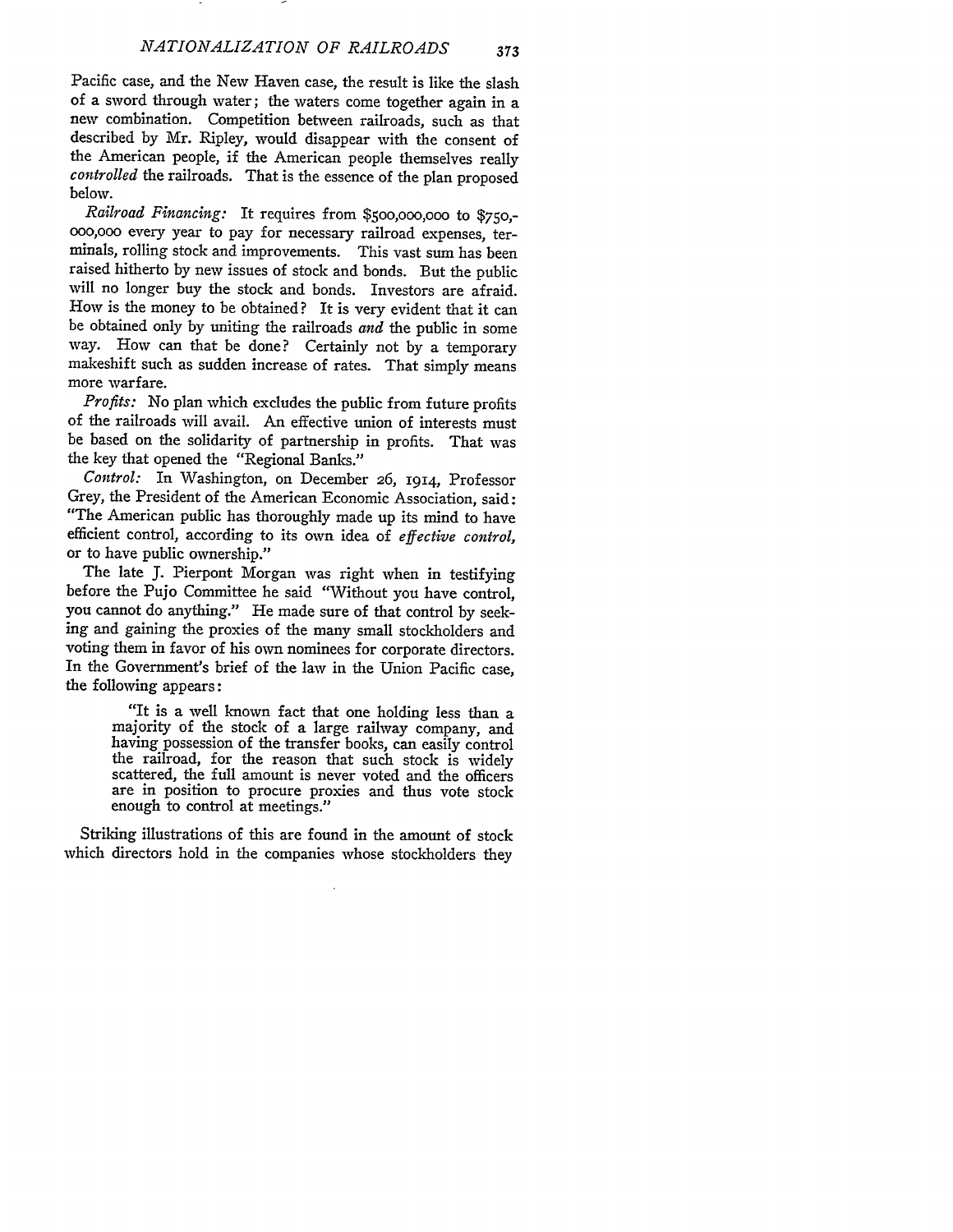represent. An affidavit in the Government suit above referred to contains the following:

> "When we say that Harriman controls certain properties, we do not necessarily imply that he actually owns a majority of the outstanding stock. Perhaps the most fruitful lesson of his career is the revelation of the extent to which a few men can control our transportation systems while having only a very small personal ownership in them."

The syndicate controlling the Union Pacific and the Southern Pacific owned less than i per cent. of the stock, and at the same time were issuing \$100,000,000 of securities; directors of the American Telephone and Telegraph Company a year ago owned but 5 per cent. of the capital stock, according to its books; directors of the New Haven at the time of its collapse owned individually only 2 per cent., and even as the representatives of corporate stockholders their direct interest amounted to only 13.7 per cent. of the total capital stock; the Vanderbilt family in **19o9** owned less than 8 per cent. of the New York Central stock; James **J.** Hill testified a few years ago that he owned only about 7 per cent. of the Great Northern system.

Mr. Jacob Schiff, in his recent testimony before the Industrial Commission, solemnly asserted that the stockholders should take a more active part in corporate affairs.

You might as well ask the clouds in the air to propel the railroad locomotives. The stockholders are multitudinous, widely scattered, many of them women and estates. They give their proxies to whomsoever is in control-blindly and automatically. Even when their confidence is abused they are helpless and take their losses. They are derelicts adrift on an unknown sea, without chart, compass, landmark or pilot.

It is here that our whole railroad system breaks down. It is here that the whole trouble originates. Here it is that a reform must start if government ownership is to be avoided. The control of our great railroad systems **by** a group of bankers or **by** a single family, owning but a small proportion of the capital stock, must cease. If it does not, we shall come to Government ownership very swiftly. The "Regional Bank" plan recognized this state of affairs, as to the great-banks in New York City controlling the whole banking system of the country, and that plan put the control, not in the hands of a few New York banks or bankers, but where the public would be safe.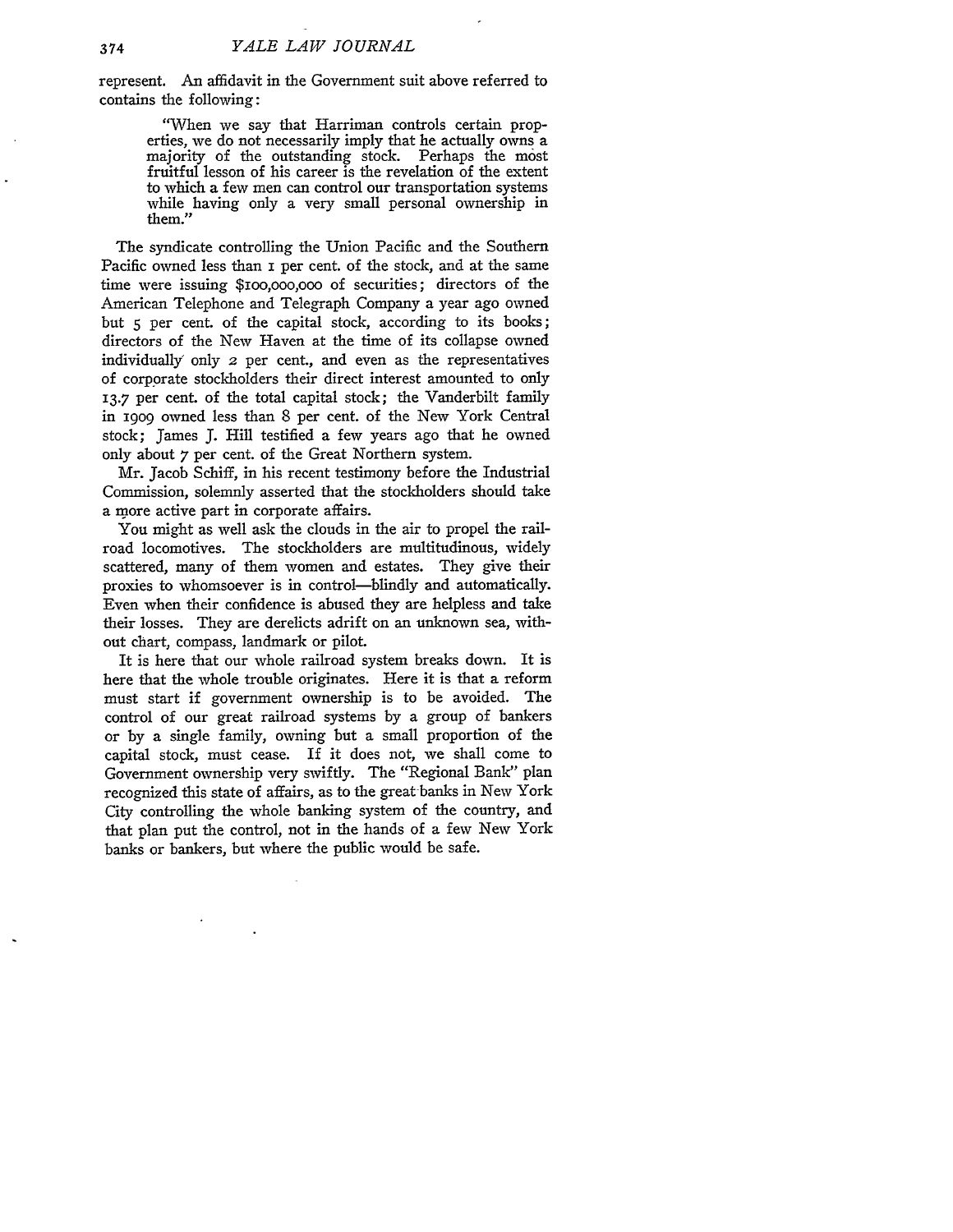*Expense:* Tens of millions of dollars are being wasted and the time of tens of thousands of men is being frittered away in contests growing out of Commission control. The two New York Public Service Commissions alone expended \$2,45o,o99.15 in 1913, and \$3,792,884.74 in **1914.** And forty-five states have Commissions, while even municipalities are beginning to appoint local Commissions to complete the work of baiting *quasi* public corporations. The aggregate expense is enormous. It would pay the interest on vast sums which might better be invested in railroad needs. And then there is the array of railroad clerks, other employees and officers, who do nothing but prepare for and attend Commission contests. Last, but not least, are the lawyers conducting the litigation.

*Litigation:* The pen fails to portray the portentous flood of litigation, and like Homer we are impelled to ask for higher inspiration. "Sing, goddess, of the destructive wrath of Achilles." Lawsuits without number, resulting in what? Contradictory rulings and confusion worse confounded. It is like the foot-by-foot battles of the Germans and the Allied forces on the Meuse and the Marne. Carlyle's Smelfungus would have viewed with dismay the anarchy of litigation that now prevails, and with a snort would have burst forth,

> "Glass crackers, fire balls, flaming serpents, sleeping gun powder, burning dust flashing up sky high on a sudden, heels-over-head in a torrent of roaring debris. Infinite owlery. Floundering stupidity at the top of the world. Unintelligible pipe clay, and dreary continent of sand and cinders."

## But enough!

*Real Public Control:* In 19o8, the writer, in the sixth edition of his work on Corporations, set forth in the preface a proposition that a corporation be organized by Act of Congress to place in the hands of the public the control of the railroads of America. This was to be done by that corporation acquiring, owning and voting the stocks of the present various railroad systems. The control of that holding company was to be in the hands of the public by control of its board of directors. In 1913, in the seventh edition of the same work, the same proposition was elaborated, with the further idea that the annual profits of the railroads, over and above a fixed dividend, should go to the public. This time the proposition attracted the attention of many well informed and sound thinking men.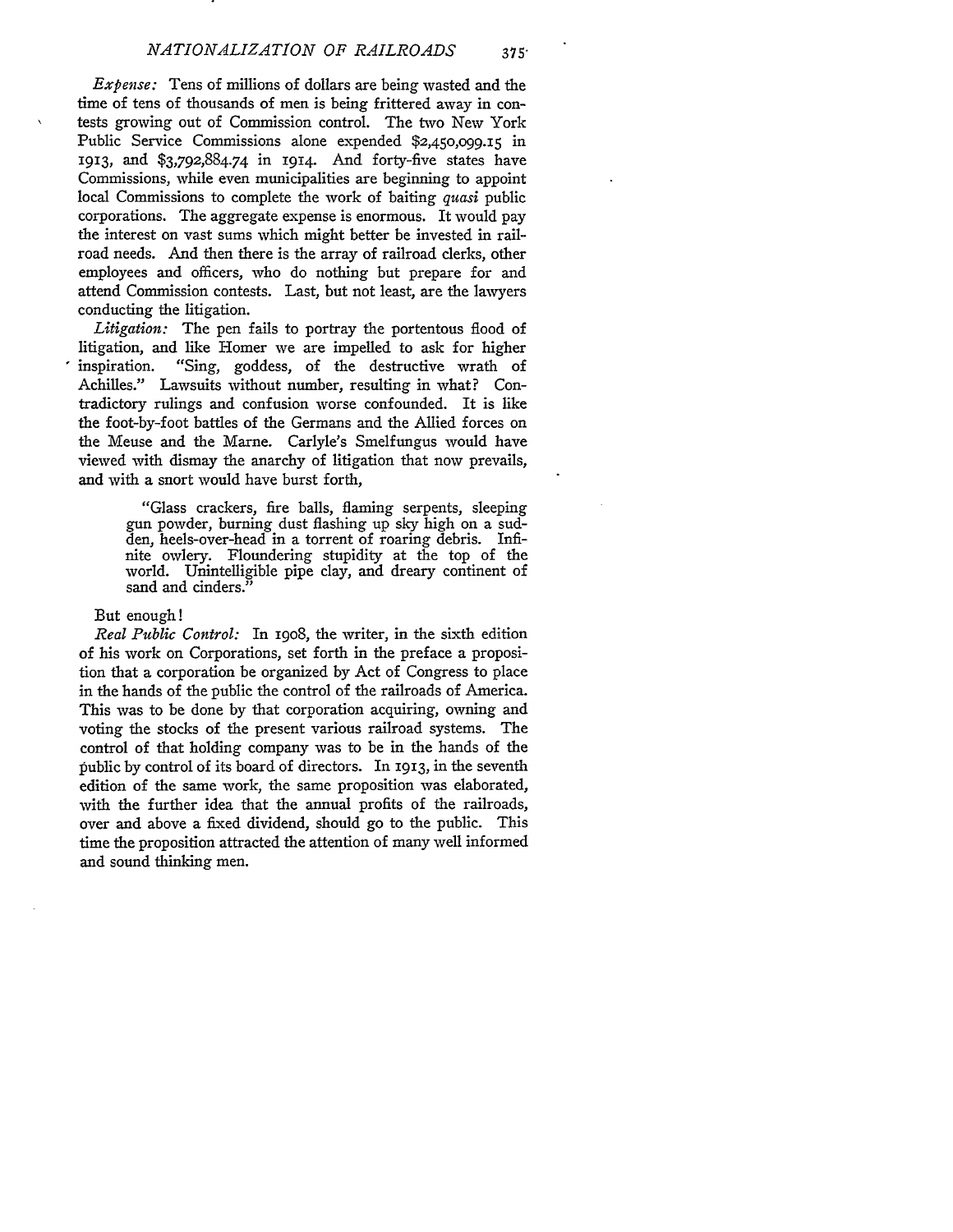Then came the "Regional Bank" Act of Congress of December **23,** 1913, which familiarized the public with banks incorporated by Act of Congress, embodying the idea of the holding company, controlled by a mixed directorate, and dividing the profits between the Government and the stockholders. On April 4, 1914, the writer published an article in "Harper's Weekly," pointing out that all this might equally well be applied to railroads, under a similar "Regional Railroad" plan. The reception of that suggestion shows that what appeared revolutionary in 19o8 is accepted as evolutionary in **1915.** President Ripley of the Atchison, Topeka & Santa **F6** Railroad Company favored it, in an address delivered in Kansas City, October 24, 1914, and William C. Van Antwerp, one of the Governors of the New York Stock Exchange, endorsed it, in an address delivered in Indianapolis December **15,** 1914.

It is the purpose of this article to explain in some detail the practical operation of the writer's long considered plan, which now seems almost if not quite abreast of the times, and which, if adopted in substance, will in his judgment avoid a disastrous experiment in government ownership.

(i) Four "Regional Railroad" corporations would be incorporated by Act of Congress-one for the East, one South, one West, one for the Pacific and Northwest. Each would offer its stock in exchange for present stock of railroads in its territory. Condemnation would be resorted to if necessary. Control of railroad annual elections, and hence the naming of railroad directors and control'of the railroads themselves would thereby follow. One-third of the directors of the "Regional Railroad Companies" so incorporated would be named by the Government; one-third by the stockholders of the "Regional Railroad Companies," and one-third by the present railroad companies' executive staff. Each Regional Railroad Company by owning the stock of the present existing railroad corporations would control the annual elections of the latter and could elect its directors. The Regional Railroad Company would be relied upon to name proper directors of the present existing railroad corporations. The *control* of the railroads would thereby be vested in a new body of men, namely, the directors of the "Regional Railroad Companies" operating under a federal charter, and selected onethird by the Government, one-third by the new stockholders, and one-third by the railroad staff. These proportions could be varied. If necessary all of the directors could be named by the Govern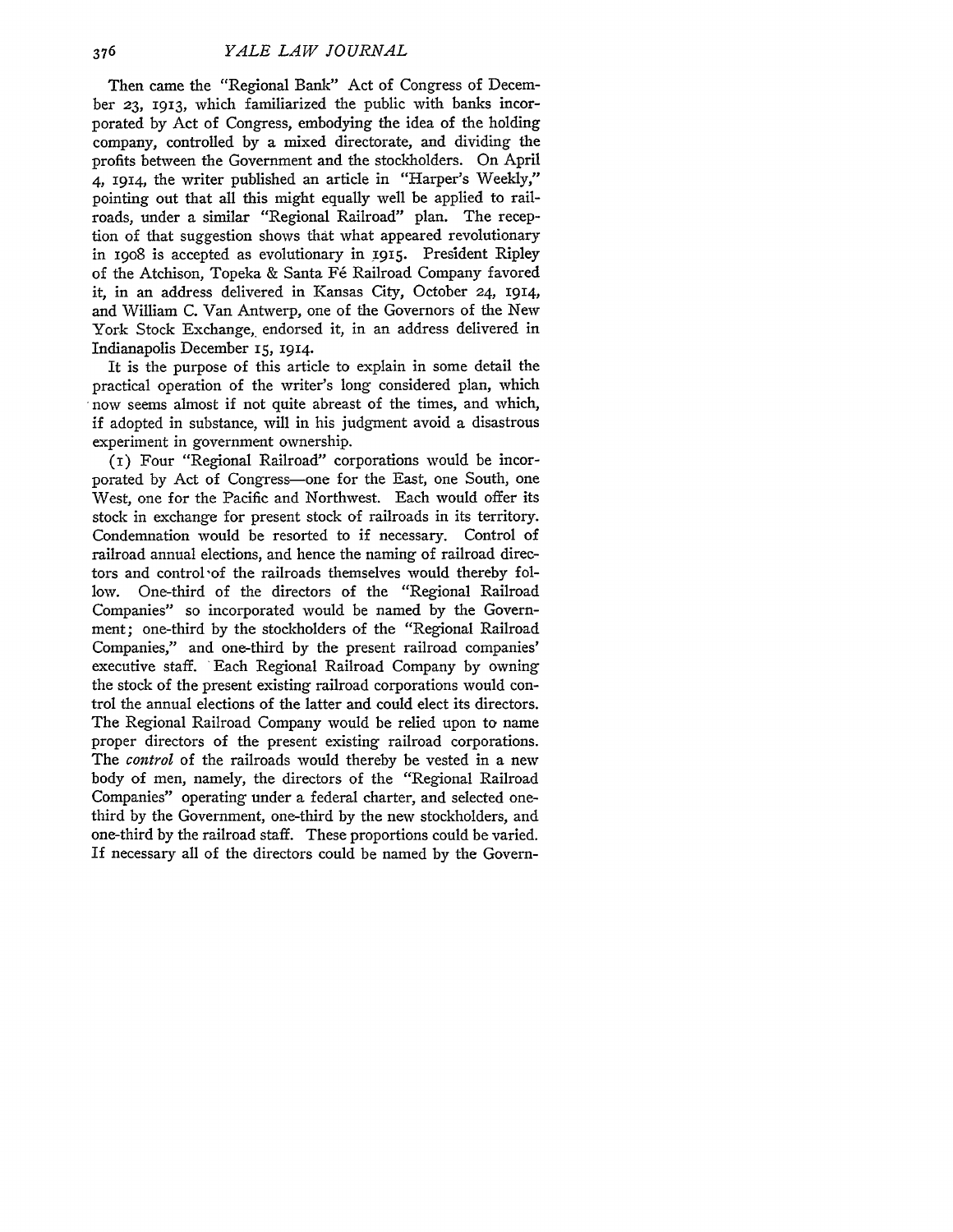ment, which would be far better than having the Government take the title, ownership and direct management of the railroads themselves. In any event the railroad staff should name one-third of the directors. Vice President Atterbury of the Pennsylvania Railroad, in an address delivered February 9, 1915, emphasized the importance of this when he said,

> "My suggestion is that a minority of the railroad commissioners of the States and Nation should consist of men trained in the practical conduct of railroad affairs. I suggest that all appointments should be for life or during good behavior; that the salaries should be such as to attract the ablest brains in the country, and that these positions should be surrounded with such prestige and honor that any citizen would feel that he could serve his country and his fellow man in no more exalted capacity than in representing the people in promoting, encouraging and regulating the development of its transportation agencies."

The holding company has been, during the past twenty years, the device by which the consolidation of railroads and industries has been accomplished in the United States. Under it, great railroads have gathered in other railroads. These great railroads themselves are held in the control of Wall Street, through interrelated groups of institutions controlled by a few men, which, for practical purposes of control, are nothing more nor less than a group of security-holding companies. The "Regional Bank" plan, now in operation, is the holding company plan, all the stock of the Regional Banks being held by other banks, and none by individuals. This is or soon will be a fact familiar to the American people and will smooth the way for Regional Railroads.

(2) Dividends on the stock of the "Regional Railroads" would be guaranteed by the Government. "Regional Railroad" stock, the dividends on which were guaranteed by the Government, would not only furnish railroad money cheaply, but would be equal to a United States bond, or English consol, or French rente. It could be held by banks and trust companies and used as a basis for currency on a par with United States bonds. It could be issued in ten dollar shares and would furnish an absolutely safe security for the savings of the poor and the accumulations of the investor. It would be equivalent to a national savings bank for millions of people. It would be preferred to the new postal-savings-bank plan of the United States Government, because it would pay a higher rate of interest with equal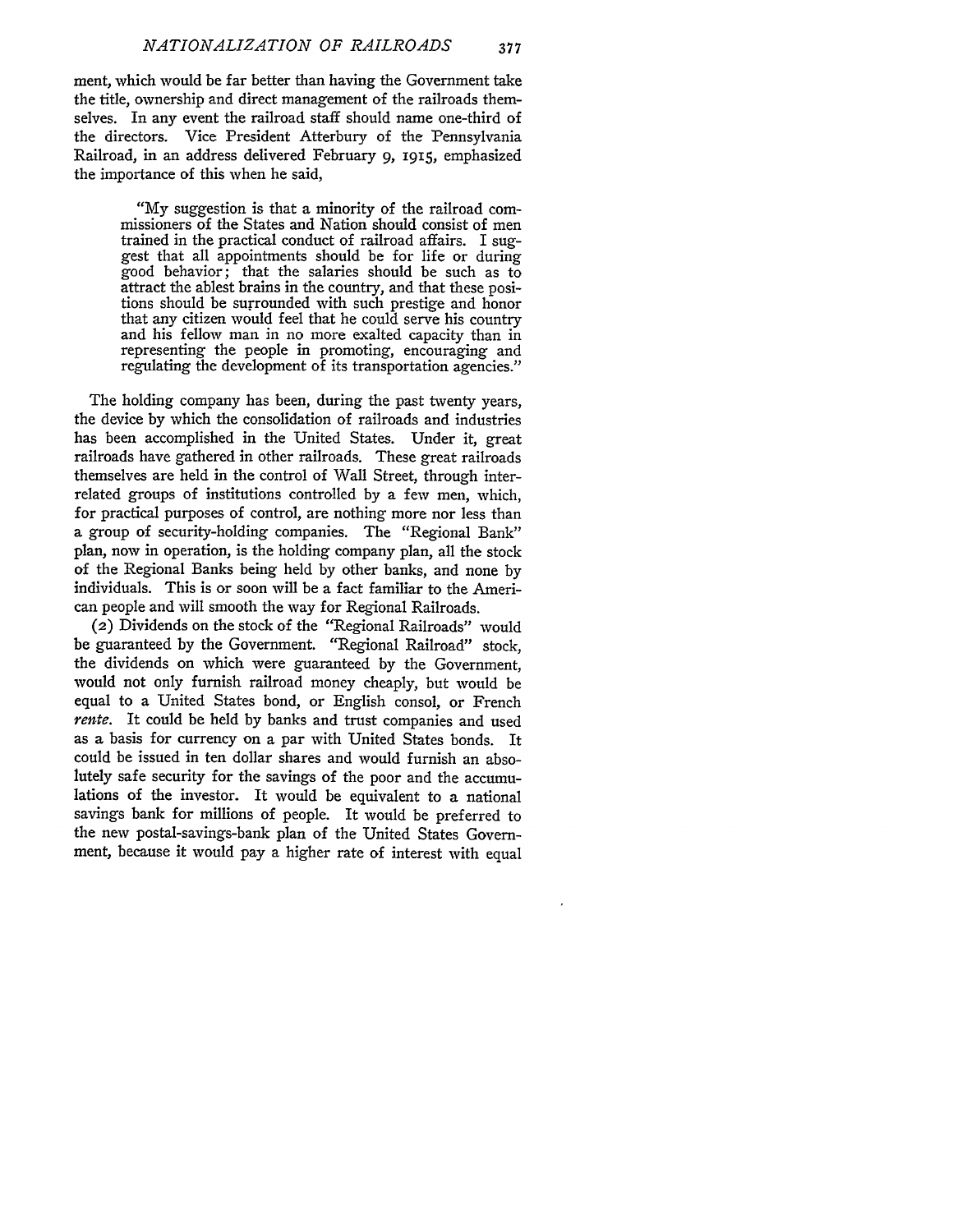security, and would attract the great body of the population to the national industries. There are excellent precedents for such a governmental guaranty. The United States Government lent its credit to the first railroads to the Pacific, and thus enabled them to be built, and the Government was repaid practically the entire amount. New York City, in building its present subways, lent its credit to the enterprise, and obtained the necessary capital on the lowest terms.

(3) The Government would take all profits after the guaranteed dividend was paid. The financial workings may be shown by a concrete example: Take the Illinois Central Railroad Company. Its capital stock (\$1o9,296,ooo) has now a market value of \$112,862,ooo. It pays 5% dividends, namely, \$5,464,8o0 annually. Suppose its capital stock were absorbed by the "Western Regional Railroad Company" by exchange of the stock of the former for the 3% guaranteed stock of the latter or by issuing the stock of the latter to the public at par and using the money to purchase or condemn the Illinois Central stock. The financial result of the transaction would be that the "Western Regional Railroad Company" would pay out 3% dividends annually on its \$112,862,000 outstanding stock, in other words, pay out \$3,385,86o annually, and would receive in dividends \$5,464,Soo from its Illinois Central stock. That would leave a profit to the "Regional Railroad Company" of **\$2,078,940,** which could be kept as a profit or used for improvements or for- reduction of railroad rates. The Government would not be called on to respond to its guaranty or to pay a dollar, and yet the "Regional Railroad Company" would have control of the Illinois Central Railroad Company. Furthermore, the waste from competition pointed out by President Ripley would cease, and would be turned into an additional profit going to the Government. A railroad map of the United States will show that there are ten great main railroads which practically control the railroad transportation of this country. The outstanding capital stock of these railroads is now a little more than two and half- billion dollars. That certainly is not a prohibitive sum with a government guaranty and an exchange of securities on a fair basis.

(4) Money for railroad extensions and improvements would be raised by issuing additional "Regional Railroad" guaranteed stock to the public for cash. In the first place, such a guaranteed stock would certainly be salable to investors. It would be issued from time to time, in large or small amounts, as suited the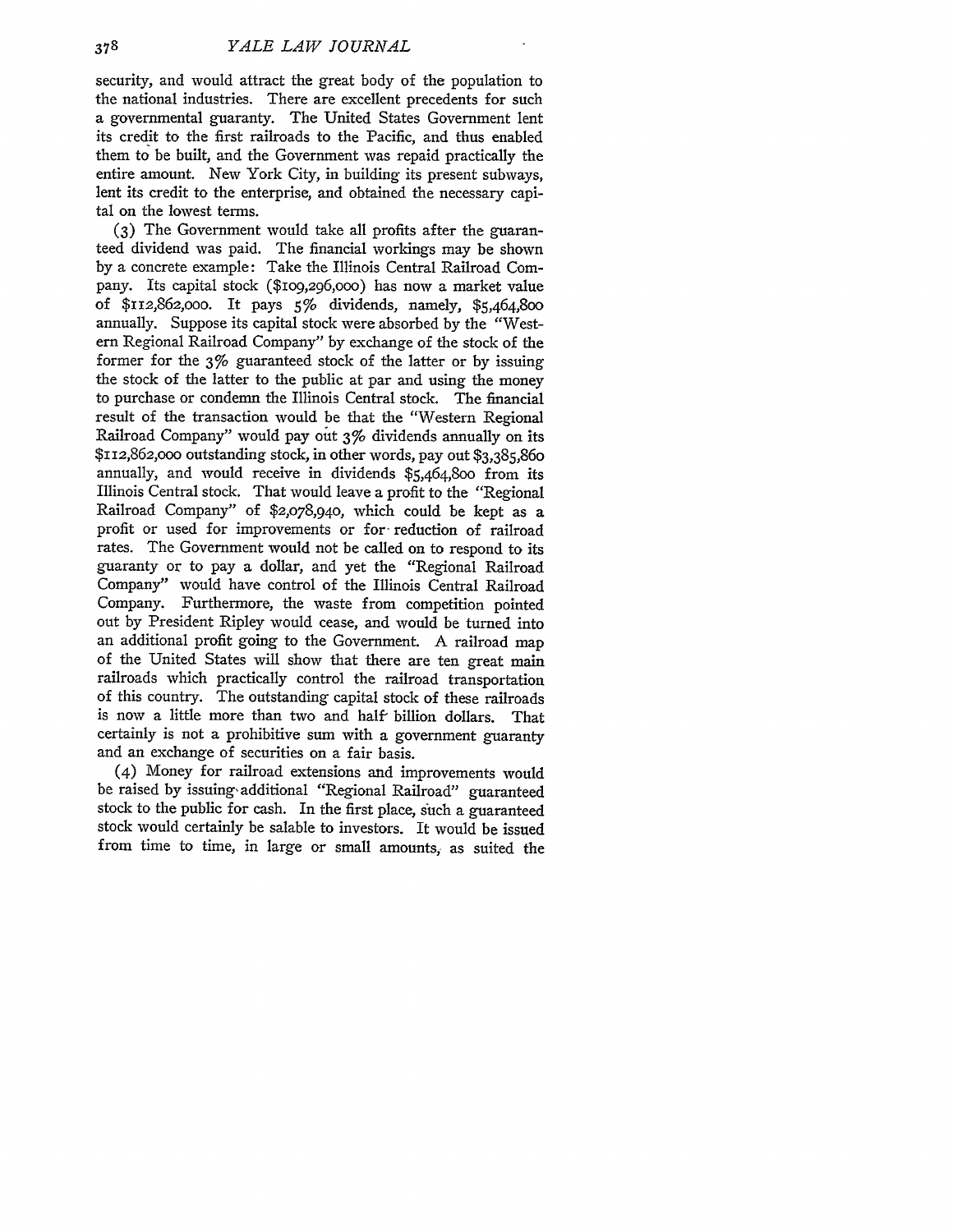occasion. The rate of dividend on different issues might vary, sometimes three per cent., sometimes two and a half or three and a half or even four (the rate, of course, on each issue, when once fixed, not to be varied thereafter on that particular issue), just as issues of railroad bonds vary in rates of interest and amounts issued, according to the needs of the times. Whatever the rate, it certainly would be much less than the railroad corporations now pay, because the Government guaranty would be back of it. The present three per cent. bonds of the Government now sell at  $101\frac{1}{2}$ , notwithstanding the present phenomenally low price of all securities.

(5) If the plan herein suggested is impractical the recent Federal Reserve Bank Act must be impractical and all the evidence up to date points to a contrary conclusion. The Government has not gone into the banking business, but it has utilized the corporation to control the banking business. Why not consolidate the railroads in the same way? The control of American railroads is still in Wall Street, notwithstanding the crusade against the "Money Trust." And the control will continue in Wall Street unless something practical is done to prevent it. The railroads must have money, more now than ever, and yet it is becoming harder and harder to get. To obtain it they have to go to Wall Street. Nowhere else can it be obtained. The railroads are not owned by Wall Street; they are owned by investors; but they are controlled by Wall Street, as a condition of financial assistance. The plan outlined above would take the control away from Wall Street and lodge it with the public, the railroad staff, and investors.

(6) Such a plan would end wasteful competition; give to the public the profit from such saving and also the future increase of profit and increment in value of the railroads of the whole country; raise fresh money cheaply; stop the wasteful expense of Commissions; stay the flood of litigation; unite the railroads and the public, and last but not by any means least it would avoid government ownership by preserving all the advantages of that system and eliminating its dangers. It would, for instance, remove the menace of a vast national debt and a railroad deficit to be made up by taxation; it would preserve the private ownership of railroad property; and not allow it to become the hunting ground of politicians and ignorant voters, thus insuring a more efficient management of railroads than any *government* ownership ever did or ever could provide. It embodies the